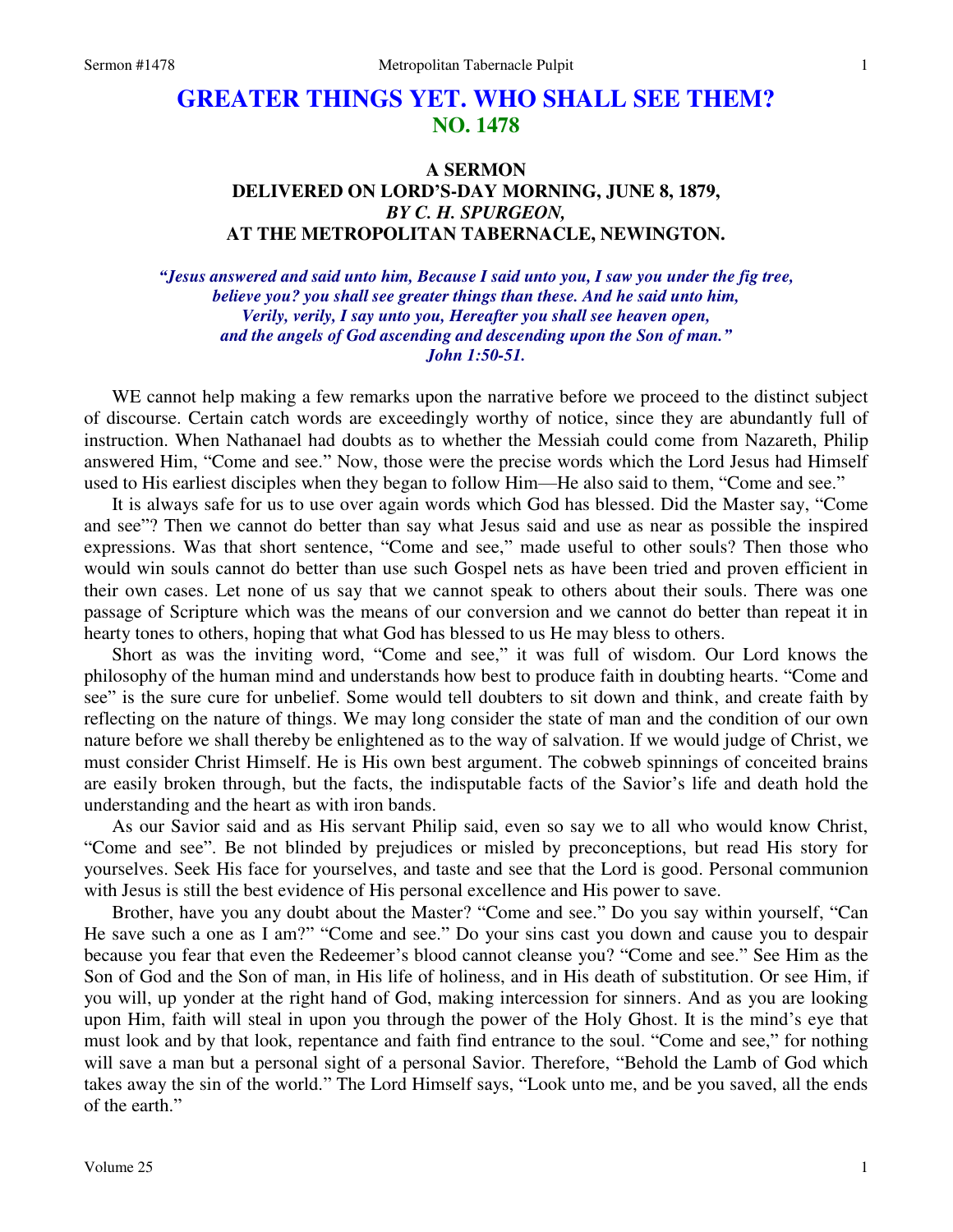Our Lord Jesus Christ seems to have so approved of the advice of Philip that He Himself followed it up and kept to the same form of expression. Did Philip say, "Come and see"? Then the Lord Jesus says, "Before Philip called you, when you were under the fig tree, I *saw you*: you have come to see *Me*, but I have already seen *you:* there has been an antecedent look on My part: I saw you before you did know anything about Me, or had even heard of Me from Philip." Nor does our Lord change His note even to the end of the conversation, but closes it by saying, "Because I said unto you, I saw you under the fig tree, believe you? *You shall see* greater things than these."

 There, you see, is the great plan of salvation as it is wrought in us. First the Savior sees us, even when we are a great way off. Then we come and see, and our hearts find rest in our Redeemer. And then in after days He gives us yet brighter and clearer views of Himself and of His kingdom. Oh, who would not come and see if this is so? If at our first coming and seeing we find life and rest, what must those still greater things be which are yet to be revealed? All that faith has yet discovered is but a foretaste and an earnest of more glorious sights which shall yet be opened up before our favored eyes, for Jesus Himself says, "You shall see greater things than these."

 Other parts of the conversation are equally worthy of notice, as showing how fully the mind of the childlike Nathanael and the holy child Jesus responded to each other, as all true and childlike minds always do. Our Lord, as soon as He saw Nathanael, called him, "an Israelite indeed, in whom is no guile." Jesus knew his simple, frank, open-hearted character, and he produced an example of it, for Nathanael did not blush with mock modesty and pretend to question the praise, but in the simplest and most unaffected manner, he tacitly admitted the description to be true and said, "Whence know you me?"

 He felt in his own conscience that he was a true son of that wrestling Jacob who became prevailing Israel, and in owning the title he made his words responsive to those of Jesus, for he said in effect, "True, I am an Israelite, but You are the King of Israel." To this our Lord seemed to reply, "You are an Israelite and you have owned Israel's King and now you shall have Israel's privilege, for like him you shall see heaven opened and the angels of God ascending and descending upon the Son of man."

 Thus, as in water face answers to face, so did the heart of man to man in the communion of these two guileless spirits. Their thoughts were so true that they harmonized like the parts of well-composed music. Their words so frankly bespoke their hearts that they answered to one another like the echo to the voice. This is the character of the communion between our Master and His sanctified ones. He says, "I am the Good Shepherd," and the heart replies, "The Lord is my shepherd; I shall not want." The spouse says, "Yea, he is altogether lovely," and her Bridegroom replies, "You are all fair, my love, there is no spot in you."

 Our Lord calls us, "My love, my dove, my undefiled," and we, being in full communion with Him, reply, "My beloved is mine and I am his." As upon the sea in time of storm, deep calls unto deep, so within the sanctified heart in heavenly calm, truth calls unto truth—one word of love wakes up another—the commendation given by condescending love brings forth the praise of grateful affection.

 But to produce this mutual sympathy there must be a common character, a similar absence of guile, for this is the great condition of fellowship with Jesus. God's ways towards us are made to meet our own in a most instructive way. "With the merciful you will show yourself merciful; with an upright man you will show yourself upright; with the pure you will show yourself pure; and with the obstinate you will show yourself froward." When His children open their hearts to Him, He opens His mind to them. When they are true Israelites, He gives them the true Israel's privileges. When they own Him to be a great and glorious King, He makes them to see the great things of His kingdom. May it be ours through grace to be as little children, even as Nathanael was, for so shall we behold the kingdom of God.

 With those prefatory remarks we come at length to consider the promise of our Lord Jesus to Nathanael. May the Holy Spirit instruct us thereby. I think I am warranted in saying that this is the Savior's first personal word of promise and it is instructive that He gave it, not to the most talented, but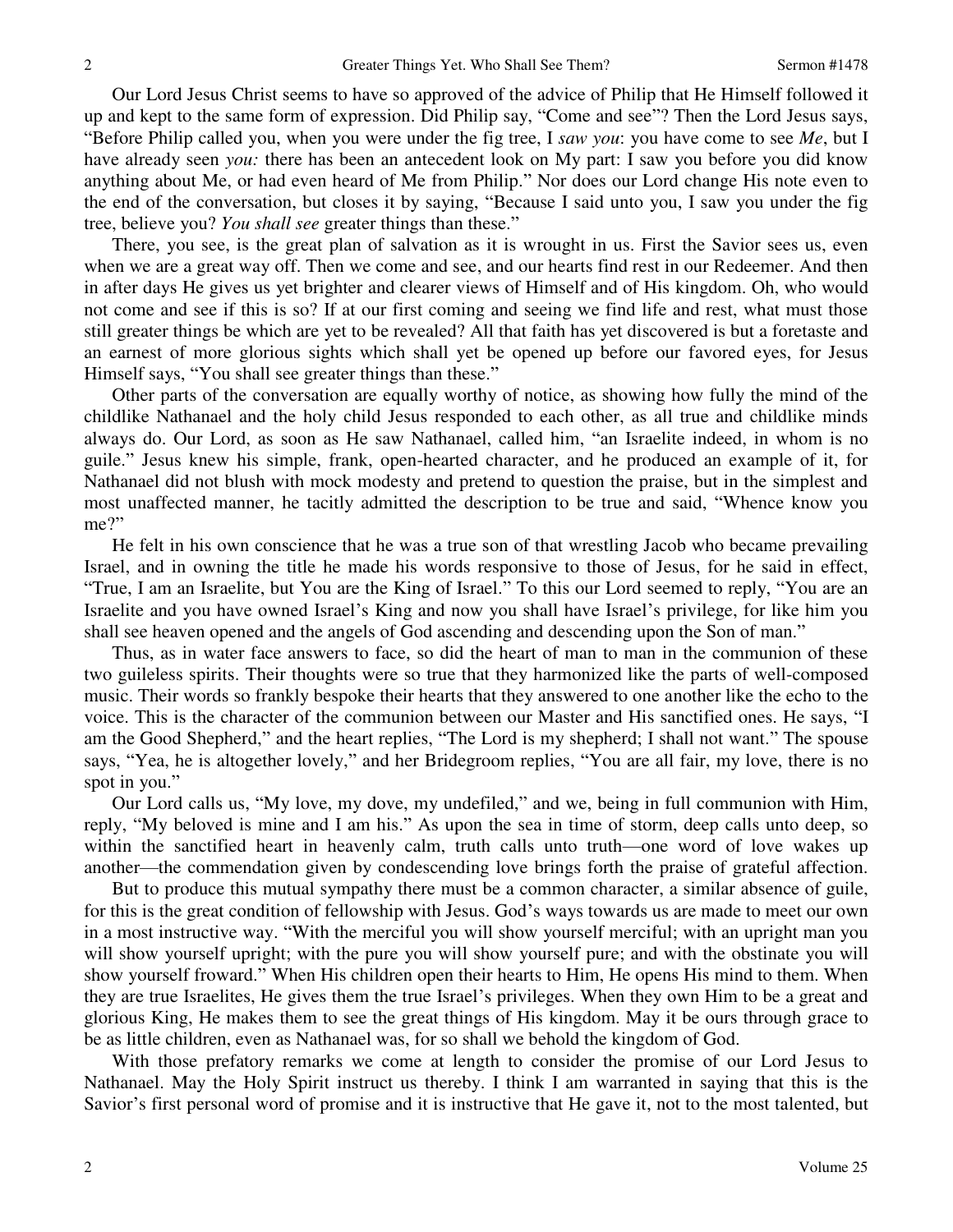to the most simple-hearted of His disciples. It was moreover no mean promise, but full of the largest conceivable meaning. "You shall see greater things than these."

 Those must be very great things which were greater than what Nathanael had seen already—there is room for boundless expectation in the words. It was promise which brought another linked with it as part and parcel of it. How often one divine blessing is like a link of a chain of gold and draws another with it, "You shall see greater things than these" is followed by, "Henceforth you shall see heaven open." The beauty of it in this instance is, that albeit Nathanael obtained a promise for himself at first, "*you* shall see," yet this drew on the promise for all his brethren, for the fifty-first verse does not run, "hereafter or henceforth thou shalt see heaven open," but hereafter, "shall *ye* see heaven open."

 It is a great thing to receive a personal promise, but it is a greater thing still to secure a promise for all our Master's household. Happy Nathanael to have been the occasion for the proclamation of the opening of heaven and the commerce between heaven and earth, and the communion of saints with the things in heaven through their Mediator and Lord. This is the highest form of blessing when we are not only favored ourselves, but are made the occasion for enriching others. Was not this the choice inheritance of Abraham, "I will bless you and you shall be a blessing"?

 In considering the words which our Savior spoke to Nathanael, I should like you to notice first, *the favored man* to whom He spake them. Then the *gracious reward* which is described in them. And lastly, *the special sight* comprised in that reward. In all this may we be actual partakers and not mere lookers on.

## **I.** Let us think of THIS FAVORED MAN.

 Nathanael was "an Israelite indeed, in whom is no guile." He was one of those who were not only of the chosen seed after the flesh, but after the Spirit. He was noted for being a simple-minded, unsophisticated person, as honest as the day. He was a truthful man who knew nothing of policy, or craft, or double dealing, or reserve. A man out of whom all the twists had been taken, an upright and downright man, true to the core, and transparent as clear glass! He was not a Jacobite, a child of the crafty supplanter, but an Israelite, an Israelite indeed, with the Jacob extracted out of him, pure, simplehearted, ingenuous—not childish, but yet thoroughly childlike. To such a man the word was given, "You shall see greater things than these."

 Notice, first, that *he was a man who honestly made inquiries which fairly suggested themselves*. Before he became a believer, he did not, as some do, invent doubts and raise questions, which questions are merely raised for question's sake. He did not put queries to Philip which he could have answered himself, nor seek to entangle his instructor by artful speech. Nothing of the sort. He sought truth, not controversy and word-chopping. The two questions which he put came out of his heart and were points which seemed to him to be vital. He did not go about to discover difficulties, but they occurred to him there and then, and he spoke them out with honest plainness.

 He was told that the Messiah had been found and that He was Jesus of Nazareth. I doubt not he was well-acquainted with Holy Writ and he did not recollect any text in which the Christ was said to come out of Nazareth, and therefore he thought within himself, "I read of Bethlehem Ephratah, that out of it shall He come forth who is to be ruler in Israel, but I do not remember a word concerning Nazareth." Without a moment's hesitation, he put the question, "Can any good thing come out of Nazareth?" It was a poor, miserable little place of unsavory reputation. This, then, was a difficulty—a true and real difficulty—and he stated it and was content to "come and see."

 When the Savior met him with the words, "Behold an Israelite indeed, in whom is no guile," he inquired, "Whence know you me?" A most natural question to ask, for on its answer would depend the value of the words. Might it not happen that this accurate description of himself might have come to Jesus by report? If a correct description of Nathanael's character had reached the Savior by Philip or any other friend, then it did not prove anything, but if Jesus knew it by His own perception and could read the character of a man to whom He was a stranger, then Nathanael knew what conclusion to draw. So he only asks the question because it ought to be asked and does not lie upon the catch.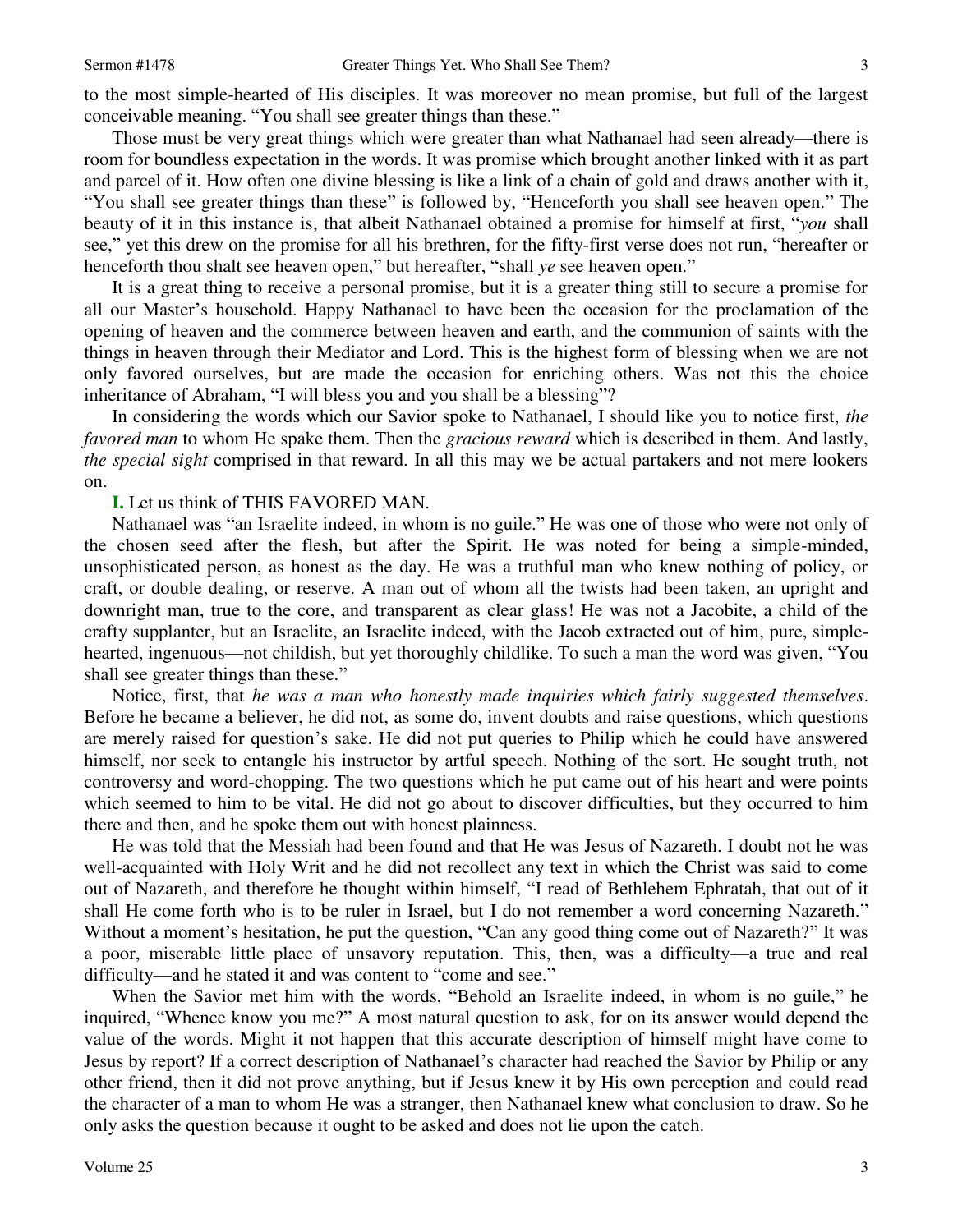How I love to meet with seekers who, though they are in difficulties, are willing to be led out of them and are not studying how to invent more. Some of you cannot find peace in Christ because you willfully darken the atmosphere around yourselves. You are not assailed by doubt, but you invite doubt to assail you. You believe a great deal more than you like to own to, but you do not want to believe and are fishing for excuses for your unbelief. It is a sad state of mind for a man to be in—to be trying to discover reasons why he should not be saved—but that is what many are doing. That is a wretched mind which manufactures difficulties and complicates plain things, because it cannot or will not take a thing in its straightforward, simple meaning, but must be puzzled and perplexed.

 Some men are too intellectual to believe the poor man's Gospel—the run and read Gospel—the Gospel of, "Believe and live." They must needs be mystified, or excited, or driven to despair, or else they refuse to believe. There is a craving in some men for something that will appall them and fill them with despair. Is not this folly? Wait not for such sensations, I pray you. If you do, you will miss the blessing. But if, even while as yet you have not received full faith, you are honest enough to admit of none but honest difficulties, there is in you some good thing towards the Lord God of Israel and the Lord be praised for it.

 This Nathanael without guile was, next, *a man who honestly yielded to the force of truth*. Omniscience was proven to be an attribute of Christ to Nathanael by the pointed remark which Jesus addressed to him. What was Nathanael doing under the fig tree? "I know," says one, "for I have heard it said he was praying." Well, I did not say he was not praying, but I will defy anybody to prove that he was. What was Nathanael doing under the fig tree? We frequently read in the Talmudic writers of learned rabbis who studied the law under the fig tree. Was Nathanael studying the law? I did not say he was not, but I will defy anybody to prove that he was.

 What was he doing under the fig tree? There are only two people who could have told us and both of these are silent on the matter. Both Jesus and Nathanael knew, but no one else. What he was doing under the fig tree we may not pretend to guess, for it is more instructive to leave it in the dark—our Lord's words were a kind of masonic sign to Nathanael, all the more conclusive because perfectly unknown and uninterpreted by the rest of mankind. Whether he was going to be baptized by John the Baptist and sat down there to think of what he was doing or whether, having been baptized, being on the way home, he suddenly felt an impression that he must sit in that place and wait—he knew not why—I may not profess to know, but it was an important movement to his own mind and he remembered it as such.

 As soon as Jesus said, with a look, "When you were under the fig tree," Nathanael was startled into a conviction that his secret heart was known to Jesus. Under that tree he had done or said, or thought something known only to himself. How had the person before him known of that deed? It was true that his deed, or word, or thought under the fig tree was a pure, simple, and honest one, but how did Jesus know? "If He knows that I was under the fig tree and knows what I was doing there, and read my simple-minded, guileless character when I was there, then He is the Son of God, the King of Israel." This was Nathanael's immediate conclusion and the argument was very clear and complete.

 Similar reasoning was used by others soon after Nathanael's conversion and with the same result. When our Lord said to the woman of Samaria, "Go, call your husband and come hither," and she replied, "I have no husband," He answered, "You have well said, I have no husband: for you have had five husbands; and he whom you now have is not your husband: in that said you truly." Then the woman said, "Come, see a man which told me all things that ever I did: is not this the Christ?" It was good argument, for omniscience proves Godhead. An omniscient one here in human flesh among the sons of men must be the Anointed of God. He must be the Lord's Christ.

 I do not know whether Nathanael recollected the passage of Scripture, but this was the kind of argument used by the great God Himself when He proved Himself to be God in Isaiah 44:5. Notice how the passage, in many of its words, is parallel to our text. "One shall say, I am the LORD's; and another shall call himself by the name of Jacob; and another shall subscribe with his hand unto the LORD, and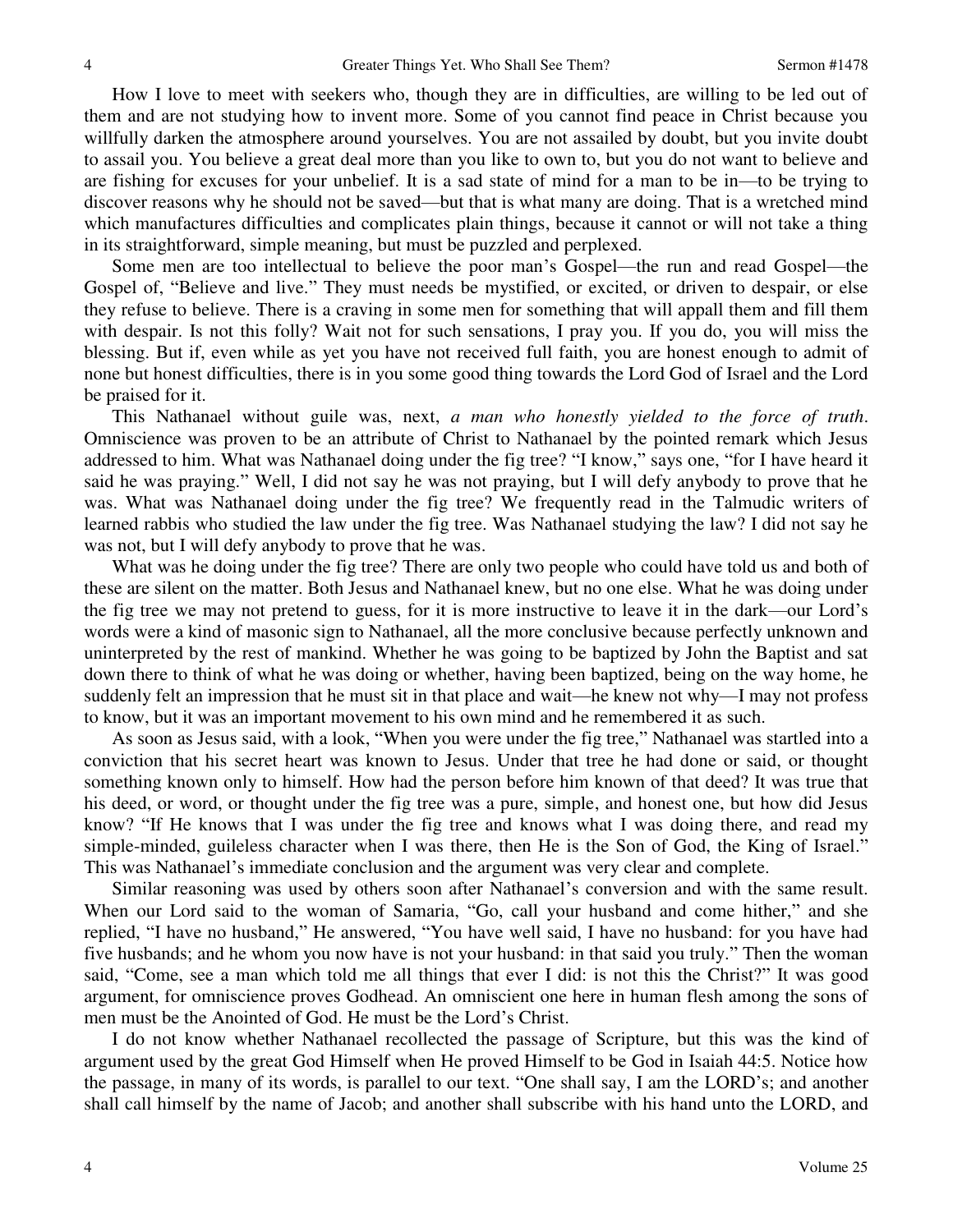surname himself by the name of Israel. Thus says the LORD, the King of Israel and his redeemer the LORD of hosts; I am the first and I am the last; and beside me there is no God."

 And what is the proof of it? "Who, as I, shall call, and shall declare it, and set it in order for me, since I appointed the ancient people? and the things that are coming, and shall come, let them show unto them." He challenges the false gods to tell what was being done in secret places and what was to be done in the future, and He gives this as a proof of His Godhead. The heathen oracles attempted prophecy, because they saw how clearly it would prove the existence of their gods. Our Lord is a discerner of hearts, reading them as a scholar scans his book, and we know Him to be our God.

 Nathanael had drunk into the very essence of that wonderful one hundred and thirty-ninth Psalm. No greater proof of Godhead can be given than the fact that all things are naked and open before the Lord. "O LORD, you have searched me. You know my downsitting and my rising up, you understand my thought afar off." When I sat under the fig tree You did read my heart. "You compass my path and my lying down, and are acquainted with all my ways. For there is not a word in my tongue, but lo, O LORD, you know it altogether. You have beset me behind and before, and laid your hand upon me. Whither shall I go from your Spirit? or whither shall I flee from your presence?"

 All this, you see, is a manifestation of Godhead. Nathanael argued, therefore, "He saw me when nobody else did. He read my character in a simple act, an act which other people might have misunderstood and thought me a fool for it. He perceived the uprightness of my heart and now I know that He is certainly divine."

 Notice, further, the blessing of our text comes to a man who in *simple honesty believes much upon the evidence of one assured fact*. It is proven that Christ can see in secret and read men's hearts—and from this, in addition to His divinity, Nathanael infers that "He is a great teacher"—and he makes his first confession of faith by calling Him, "Rabbi." He is sure that He who knows all things is worthy to be a teacher and he gives Him the teacher's title.

 Then, as we have already said, he perceives that if He be omniscient, He is divine, and he makes the confession, "You are the Son of God." And not satisfied with that, he sees that if He be indeed the Son of God, He must be Ruler and Lord, and therefore he calls Him the King of Israel. See here how he drinks into the spirit of the second psalm, where Son and King are the two great notes of harmony. "Yet have I set *my king* upon my holy hill of Zion. I will declare the decree: The LORD has said unto me, you are my Son; this day have I begotten you. Kiss *the Son* lest he be angry, and you perish from the way, when his wrath is kindled but a little. Blessed are all they that put their trust in him."

 Gladly does Nathanael submit Himself to the Son and proclaim Him King of Israel. Was not this the first time that our Lord had been actually proclaimed as King since He had come into His public ministry? Was not this the answer to the wise men's question when they followed His star from regions far remote? Here was He who was born King of the Jews. This guileless man, who seemed to lack shrewdness, had seen more than his fellows. His eye undimmed by falsehood or suspicion had seen the King, though His humiliation had unclothed Him of His royal mantle and taken off His crown.

 See then, beloved, that the gist of our first head is this—It is the pure in heart that shall see God. We must be honest and sincere. We must be clear of all subtlety and craft. We must be transparent as glass before Him or else the Lord will not reveal Himself to us or by us. He loves the guileless and the true and when He has made our eye single, He will fill us with light, but not till then.

 Note, again, that those who are ready to believe upon sure evidence—for Nathanael wanted that are the men who shall see more and more. Nathanael did not require the evidence to be repeated to Him again and again—he saw the argument at once and yielded himself to it. When a point is once proved, it is proved—and there is an end of it. One conclusive argument is as good as twenty to an unsophisticated mind. Those who are willing to see shall see. Heaven is open to those from whose eyes the scales of prejudice are removed. The Lord manifests Himself to those who manifest themselves to Him. If you will be Christians of the highest type, you must be true to the core and you must realize Christ and believe in Him with that mighty faith which sees Him and realizes Him as close at hand. The presence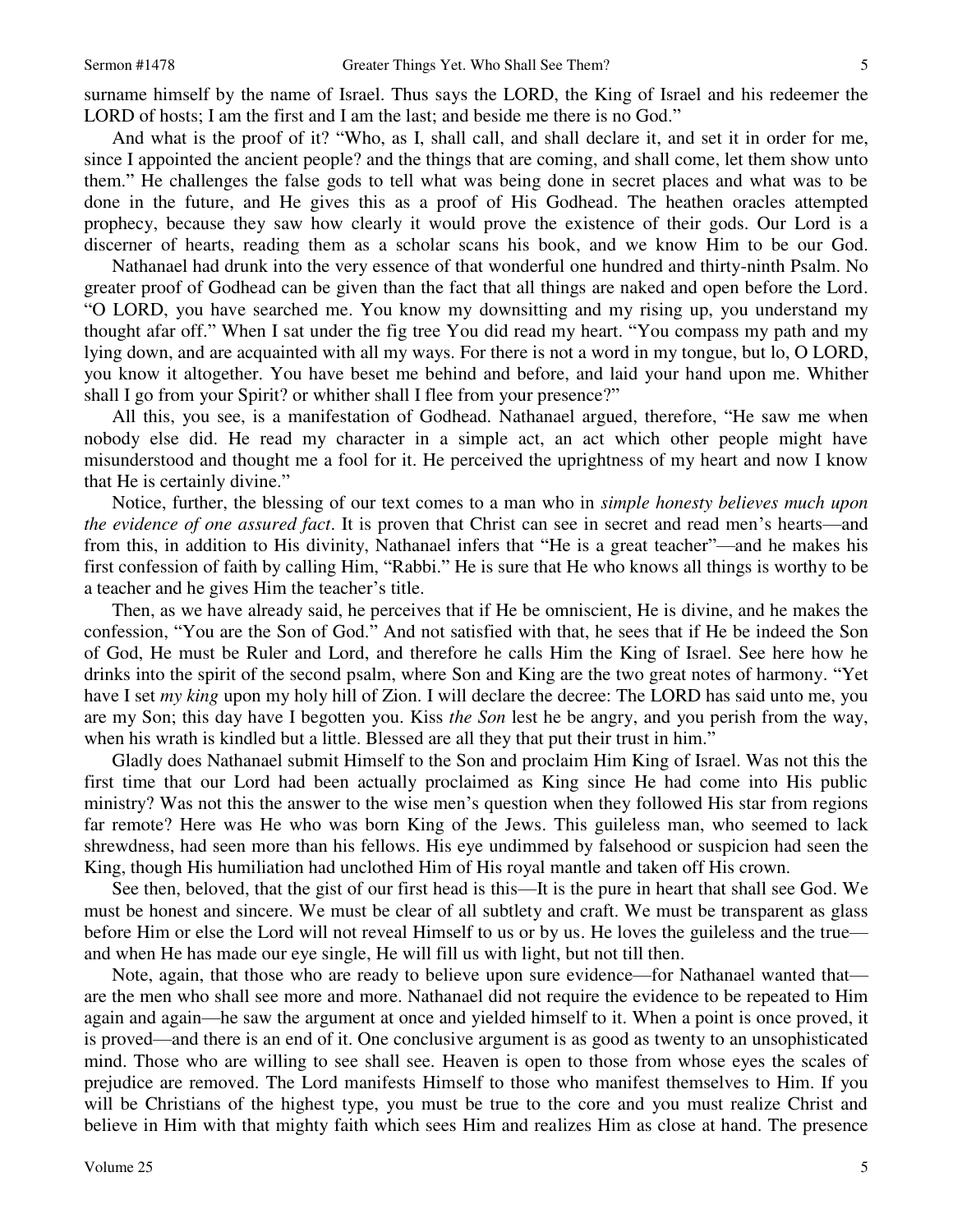and the power of Jesus must be undoubted by your soul—it must be as much a matter of fact to you as your own existence, and yours shall be the word which we are now about to consider—"You shall see greater things than these."

**II.** Let us now look at THE GRACIOUS REWARD.

 Only a few words upon it. Because this simple-hearted man had believed upon the one argument of the Lord's discernment of his heart, he was favored with the promise of seeing greater things. By these words our Lord meant that *his perceptions would become more vivid.* Believe you? You shall see. If we demand to see first, we shall never believe, but if we are willing to believe, we shall by-and-by see.

 There is a growth in faith which renders it not the less faith, and yet approximates it more and more nearly to sense. I mean "sense" in its best signification—so that what at first we believe, simply upon the testimony of God, we come by-and-by to believe upon personal experience. We believe until we so realize the object of faith that we look at the things which are not seen and see Him who is invisible.

 From this we go further still, until we both taste and handle of the good word of life, and faith becomes the substance of things hoped for. From looking to Christ, we come to live, and move, and have our being in Him. The eye of faith gathers strength. At first it sees Christ through its tears, and that look saves the soul, though it perceives comparatively little of Him, but in after days the eye of faith becomes so powerful that it emulates that of the eagle, which can gaze upon the sun at midday. Thus faith becomes a second sight. Remember our Lord's words to Martha, "Said I not unto you, that if you would believe you should see the glory of God?" "Believe you? You shall see."

 This was not all our Lord's meaning. He virtually promised that Nathanael *should discover other truths than he as yet knew*. "You shall see greater things than these." Now, what is there greater to be seen than the omniscience of Christ? "Such knowledge is too wonderful for me: it is high: I cannot attain unto it." Is there anything greater than this? Yes, so the Savior says. I suppose He means this—First, as you have seen My omniscience in your own case, you shall go on to see it in the case of all mankind, for by My cross shall the thoughts of many hearts be revealed, and by My Gospel shall men be revealed unto themselves. The Word of God is quick and powerful, and is a discerner of the thoughts and intents of the heart—and when Nathanael came to preach it in later years, he found it so, and saw for himself that Christ read every man's heart.

 How wonderfully do we know this to be true in our time and in this place, for here the Word finds us out and lays us bare to our own consciences. You have been startled in your seats sometimes. You have wondered how it could be that not only in the gross has your experience been set before you, but even in little details there have been minute touches which have amazed you with the distinctness of the divine knowledge. Our Lord did not say, "I saw you under a tree," as if it might have been an oak or an olive, but He spoke definitely of "the fig tree." Even so does He cause His ministers to be very minute and particular, so that you wonder whence their knowledge comes. Now, when this is done on a large scale—as it is done whenever Christ is preached—then is it true that we see greater things than when for the first time we perceive that our own character is revealed.

 He would see "greater things," next, because *he would see more of the Godhead*. Did you see omniscience? You shall see omnipotence. Did you discover that I could read your heart? You shall learn that I can *change* your heart. Did you find that My eye could glance into the secret of your soul? You shall find My Word casting out devils, and healing the sick, and hushing the tempests. You shall see clearer ensigns of My Godhead than this one experiment in the reading of the heart.

*The Lord, in calling Himself the Son of man, opens up to Nathanael one of those greater things*. He had perceived Him to be the Son of God by His reading his heart, and it was a great thing to perceive the Godhead, but it was a greater wonder still to see that Godhead linked with humanity. Jesus, as Son of God, is glorious, but at the same time as Son of man, He has a double glory. Our Lord seemed to say to Nathanael, "You have believed that I am the Son of God—you shall see the Son of man."

 And is this a greater thing? In one sense, it is a descent for Jesus to be the Son of man, but yet you who know how to read the riddle aright will say that the Godhead is not half so wonderful in itself alone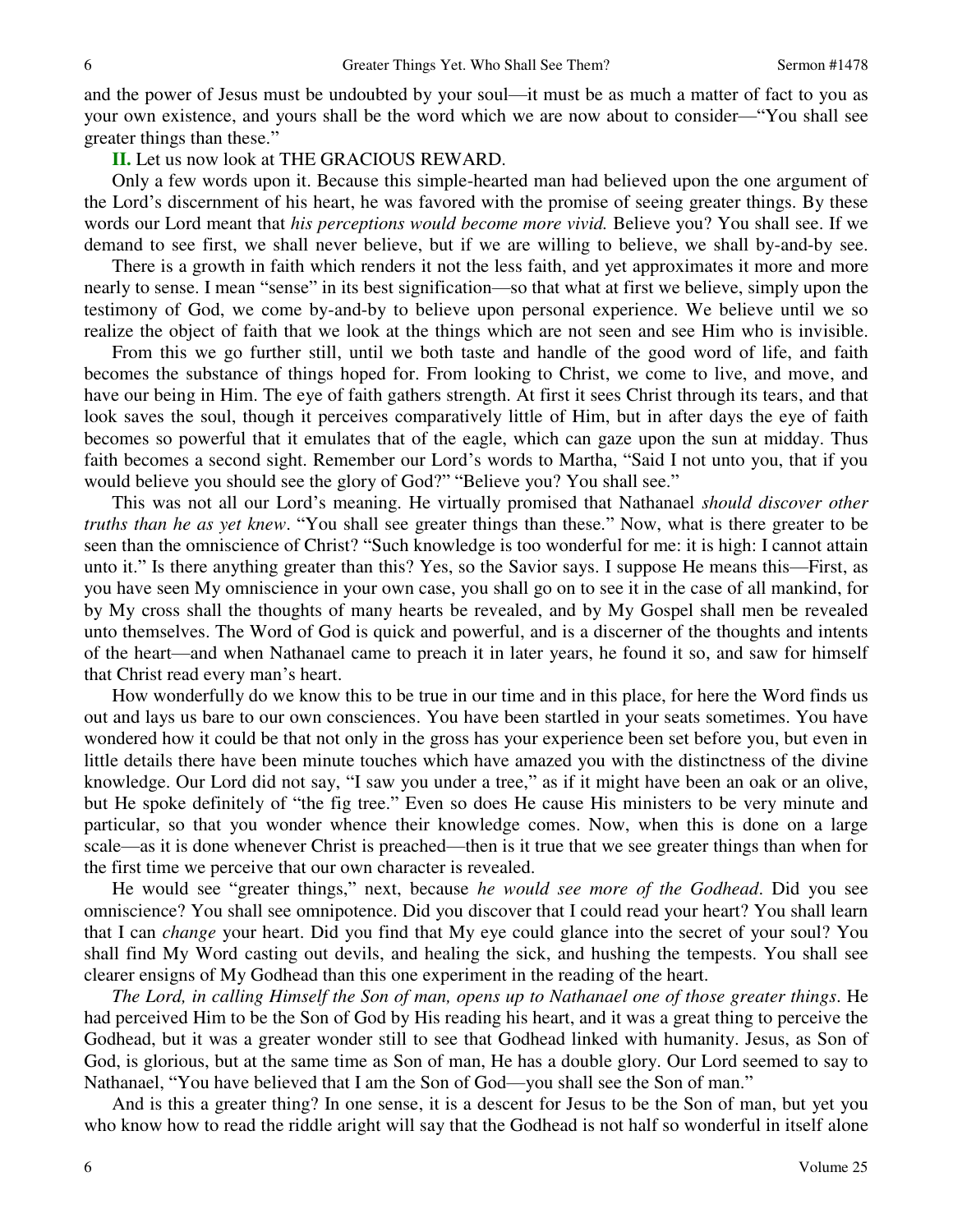as when it comes to be united with our humanity. The incarnation has about it a mystery which is not seen even in the mystery of the Godhead. That there should be a God heathens might spell out, but that this God should come in human flesh among us—this is the mystery which angels desired to look into. Nor may I forget that the idea of our Lord as King *of Israel* is not so great as His connection with all nations, which is displayed in His title, Son of man. He is not confined in His grace to Israel, as Nathanael probably thought, but He is brother to our entire humanity. Here was another of the greater things.

 Note further that Nathanael had only seen an opened heart, but now he was to see *an opened heaven*. He had seen Christ's eye entering into his secrets, but he was now to see communications established between the lowly hearts of men and the secrets of heaven. He saw how Christ, Son of God, dwelt among men—he is now to see how the abodes of God and man shall be blended in one, and high communion maintained between earth and heaven.

 I come back to the one thought, that the sight of greater things is reserved for guileless believers. To those who already have much by faith, more shall be given. Beloved, as a church and people, we have seen great things in this place in the work of the Lord among us, and we have lately celebrated with much joy and thankfulness the lovingkindness of the Lord to us—let us make this a new starting point, and hear the Lord say, "From this day will I bless you."

We desire to see much greater things than we have known, and in order to this we must have more faith, and that faith must be more simple and childlike. The rule of the kingdom is that according to our faith so shall it be unto us. Unbelief bars the way of mercy. We tie the hands of Jesus if we have not faith. Is it not written, "He could not do many mighty works there because of their unbelief"? We must believe or we shall not be established, nor shall our work prosper. Whatever we have accomplished has been wrought by faith, but we believe that we might have done a hundred times as much if we had manifested a hundred times as much faith. May the Lord give us downright, honest, simple faith and then we shall see greater things than these, for all obstacles will be removed and eternal love will work wonders among us.

 Faith makes a man a fit instrument for God to use and therefore God does great things by him. If you are unbelieving, God will no more use you than a warrior would use a reed for a weapon. He works no wonders by unbelieving ministers and unbelieving churches, for these are not prepared to be blest—they are not vessels fit for the Master's use—rust is upon them of the worst kind. When your heart is resting in the Lord, expecting to see His arm made bare, and quietly waiting to see how He will glorify Himself and fulfill His promise, then will you see greater things. When faith fails, it disqualifies us and sets us aside even as in the case of Moses and Aaron, to whom the Lord said, "Because you believed me not, to sanctify me in the eyes of the children of Israel, therefore you shall not bring this congregation unto the land which I have given them."

 We must have faith, for faith fulfils the condition which is virtually appended to every promise. Has not the Lord promised to answer the prayers of those who cry unto Him believingly? but as for the wavering, He has said, "Let not that man expect to receive anything of the Lord." Is not faith our very life? "The just shall live by faith." Is it not our entrance into blessedness? We see that Israel in the wilderness could not enter into Canaan because of unbelief. All the promises are for believers, and none for unbelievers. "As you have believed so be it unto you," stands as the measure of blessing—there is no other limit.

 Strong faith coupled with a guileless character brings a man into the special, pleasing love of God, for, albeit that He loves all His elect, He does not delight in all alike. There were apostles among the disciples—there were three choice ones out of the twelve—there was one peculiar favorite out of the three. He is dearest to God who trusts Him most completely, and is most childlike and true. God will do most by that man who is most reliant upon Him and most open with Him. David, who makes the Lord alone to be his confidence, is the man after God's own heart, and Abraham, who in faith could even give up his only son, is the friend of God. We shall never be full-grown with God until we become too little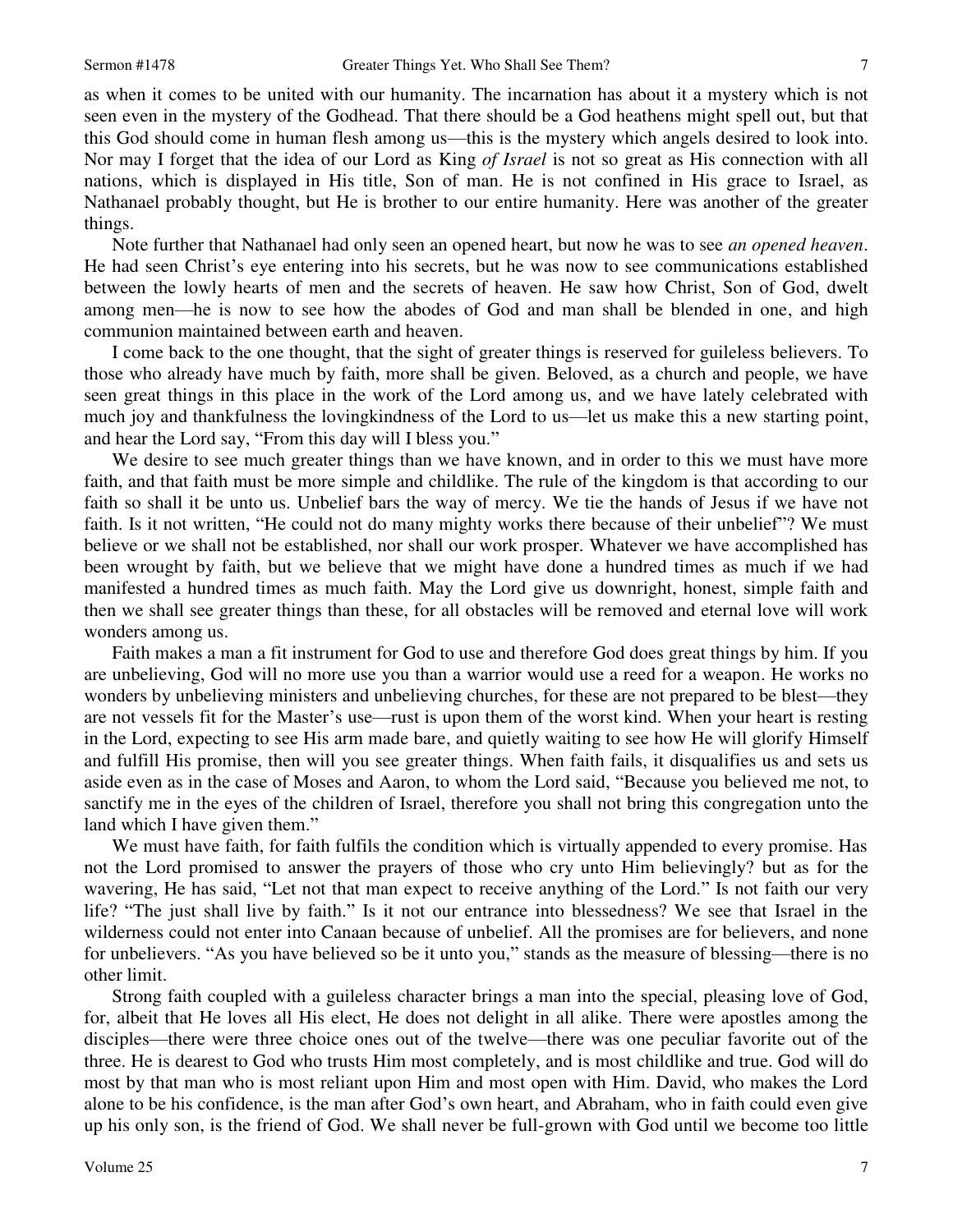to dare to doubt, too insignificant to venture to question, too true to suspect the Lord. Increase in faith is the one thing needful to our advance in the divine life and work, and may the Holy Ghost work it in us for Christ's name's sake.

**III.** We have only a minute or two in which to mention THE SPECIAL SIGHT which was promised to Nathanael.

 He was to see an opened heaven. The gates of glory are not only opened now to believers, but they are carried right away and heaven is laid open to all its citizens, even to those who dwell below. This is a great joy to the believing heart, for free communion with heaven is the delight of our spirit. I cannot enlarge upon this, which is worthy of another sermon, but I may not say less than this—that in Christ the saints are brought very near to God, for even now they have come to the heavenly Jerusalem.

 The franchise of the new Jerusalem is extended to these low-lying regions in which we sojourn. The veil is rent and we have access to the holiest. The wall of separation is removed and now the abode of the church below is an adjunct of heaven, a suburban district of the metropolitan city of the New Jerusalem. The gates shall not be shut, nor a division created, nor communion suspended henceforth. Is not that a glorious thing that in the person of Christ Jesus heaven is laid open to earth and earth laid open to communications with heaven?

 Do you know that, beloved? It is a simple thing to talk of, but do you know it? Have you taken up your citizenship, so that you can say, "Truly our citizenship is in heaven"? While you are sitting under that fig tree, do you know what it is to sit in the heavenly places together with Christ? Are you risen and reigning with Him even now? If so, this is a joyful state of things and one which should cause us much assurance. We are now dwelling in the house of our God or at the very least we are sitting by the very gate of heaven. Our condition is known to the Lord and He is near to help us. We suffer not unseen and labor not unobserved. Nothing hinders God from succoring, nothing hinders us from securing His aid.

 Then the Lord went on to promise that he should see that the communion between heaven and earth, by the way of the Mediator, is not only possible, but actual. The ladder is set and there are angels ascending and descending upon it. God does hear, and help, and speak with believing men of pure heart.

 Observe that, according to the text, the angels ascend first. It does say, "Descending and ascending," as we might naturally suppose, but they ascend first because when Jesus was on earth they were here already, and ascended at His bidding to carry His upward messages. When Jesus Christ was here, He was never without His bodyguard of angels and these were His messengers to the courts above.

 We today beloved, are surrounded by the forces of the Eternal—they have not to come to us for the first time—lo, they have these many years kept watch and ward around the fold of the redeemed, and when a new danger comes, they are prompt to do the part of watchers and of guardians, and to carry tidings to the sentinels of heaven. Let us pray, for as we pray our prayers ascend to heaven and our praises, too. If we lead an angelical life, our thoughts will always be going up to heaven or returning thence.

 Beloved, have you realized this—that as you have believed in Christ upon the testimony of His Word, you have now the right of access to the eternal throne at all times? You have but to speak and God will hear you. Some of God's people do not know much about this. Praying is a religious exercise with them—a very proper exercise, but it is not speaking with God—it is not doing business with God and obtaining supplies at His hands. It is a ladder without angels, or if you please, with ascending angels only, but none coming down with heavenly gifts. Beloved, I hope you have not fallen into this error.

 What, is not prayer real with you? Do you expect nothing from it? Would you send an angel on a fool's errand? Do these ascend to heaven in mere sport, and rush up and down to do nothing? Let us mean business when we pray or we shall be mockers of the divine majesty. Too many come before God and ask for everything in general but nothing in particular—and they get but scant answers to their pointless prayers. Many more are very slack in prayer and hence they starve their souls. Many angels must go up if many are to come down. Prayer must be constant and real with us. We should live as if we really had power with God, as if like Elijah we could go the top of Carmel and pray a brazen heaven